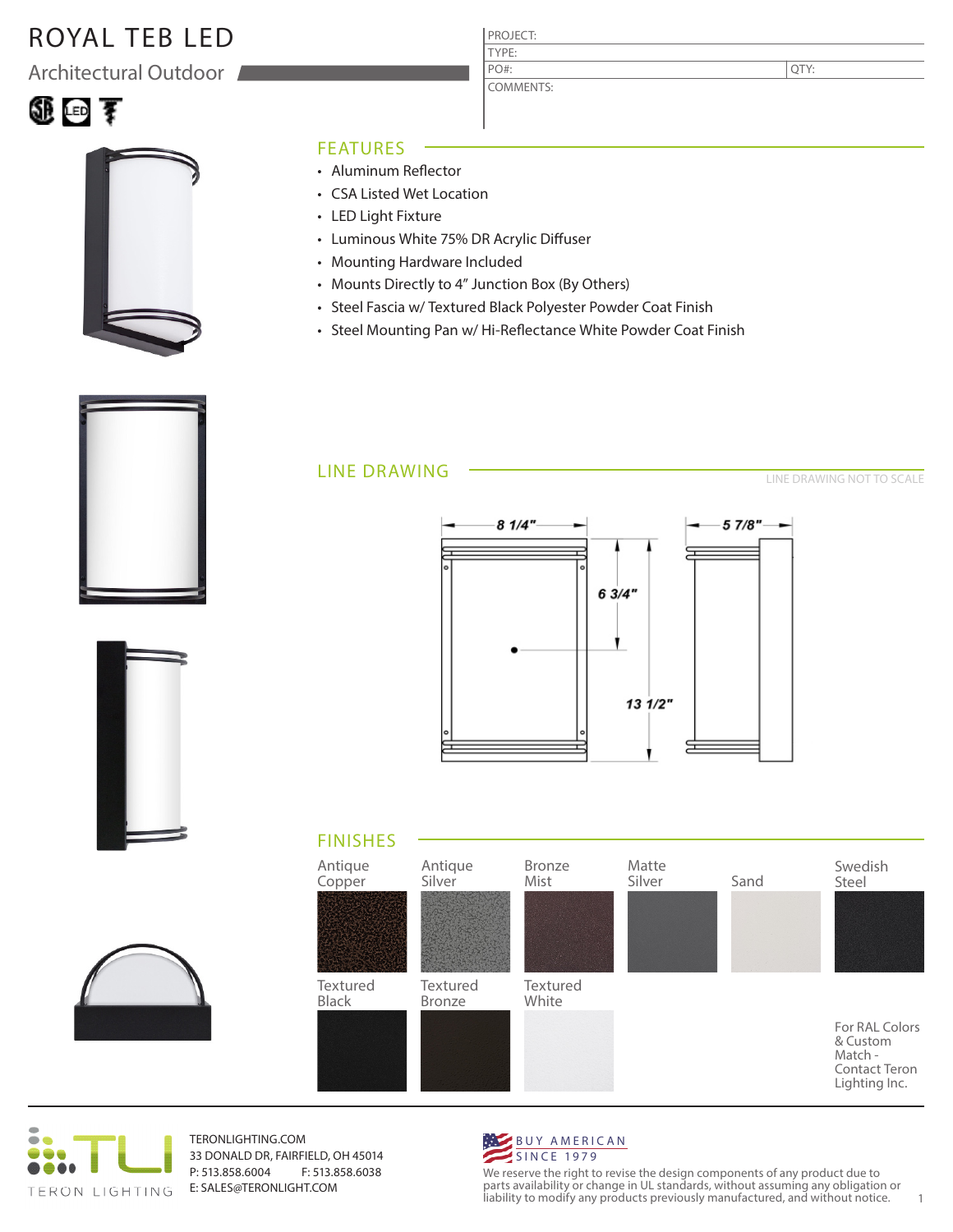## ROYAL TEB LED

Architectural Outdoor

# 領画す

#### PROJECT: TYPE: COMMENTS: PO#:  $\vert$  QTY:

| Fixture Core             |                                                                                                                                                                                                          |                           |                       |
|--------------------------|----------------------------------------------------------------------------------------------------------------------------------------------------------------------------------------------------------|---------------------------|-----------------------|
| <b>PRODUCT CODE</b>      | SOURCE/WATTAGE                                                                                                                                                                                           | VOLTAGE                   | <b>DIMMING DRIVER</b> |
| RL - Royal<br>ORDER INFO | L15.0-TE600 - 15.0W @ 600mA ELV<br>Dimming Driver<br>L18.0-TE700 - 18.0W @ 700mA ELV<br><b>Dimming Driver</b><br>L18.0-ZE700 - 18.0W @ 700mA<br>Line Voltage 4-Wire Dimming Driver<br>(Dimmable 0 - 10V) | 120V<br>277V<br>(50/60Hz) | Not Applicable        |
|                          |                                                                                                                                                                                                          |                           |                       |
| RL                       | L15.0-TE600                                                                                                                                                                                              | 120V                      | Not Applicable        |

Example ^ (may not represent a manufacturable product)

#### TRIM  $\begin{array}{|c|c|c|c|c|c|}\hline \text{FINISH} & \text{COLOR TEMP} & \text{OPTIONS} \ \hline \end{array}$ ORDER INFO Aesthetics & Options PROD SOURCE Example ^ (may not represent a manufacturable product) 30K - 3000K Color Temp 35K - 3500K Color Temp 40K - 4000K Color Temp F - Fused TP - Tamper Resistant Screws SPD – Surge Protection Device AC - Antique Copper BZ - Textured AS - Antique Silver BT - Bronze Mist SM - Matte Silver SN - Sand SW - Swedish Steel TB - Textured Black (Standard) AC 30K F RL 2.15.0 L18.0 • 30K - 3000K Color Temp • 2048 LED Source Lumens • 136.5 LED Source Lumans Per Watt • 30K - 3000K Color Temp • 2390 LED Source Lumens • 132.8 LED Source Lumans Per Watt Bronze TW - Textured White TEB

| REPLACEMENT PART             | <b>PART NO</b> | <b>NOTES</b>                                                                        |
|------------------------------|----------------|-------------------------------------------------------------------------------------|
| White 75% DR Acrylic<br>Lens | 3051060        | Don't see the configuration you are looking for?<br>Call us today at (513) 858-6004 |



TERONLIGHTING.COM 33 DONALD DR, FAIRFIELD, OH 45014 P: 513.858.6004 F: 513.858.6038 E: SALES@TERONLIGHT.COM



We reserve the right to revise the design components of any product due to parts availability or change in UL standards, without assuming any obligation or liability to modify any products previously manufactured, and without notice. 2